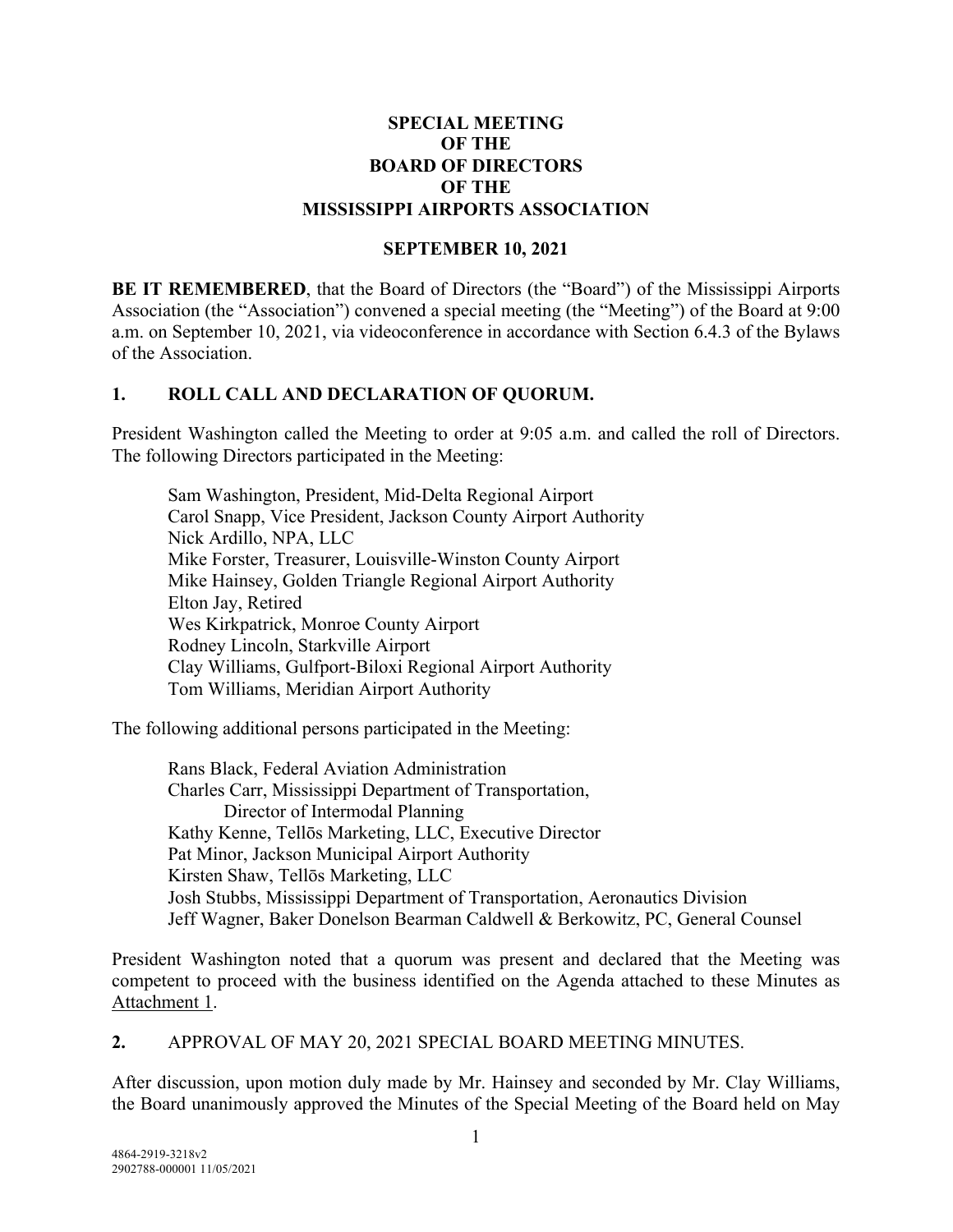20, 2021. President Washington directed that the Minutes be filed in the Minute Book of the Association.

#### **3.** PRESIDENT'S REPORT.

President Washington welcomed Charles Carr, Director of Intermodal Planning, Mississippi Department of Transportation. Mr. Carr then introduced Josh Stubbs, the new Director of the Aeronautics Division, Mississippi Department of Transportation. Mr. Carr noted that Mr. Stubbs is transitioning from the Rails and Safety Division to be the new Director of the Aeronautics Division. Mr. Stubbs indicated that he looked forward to working with the members of the Association and was planning to be at the Annual Conference in November.

## **4.** TREASURER'S REPORT.

Mr. Forster noted that all major expenses are in line with the Association's budget and that, although the Association is running a slight deficit, it is nothing that could not be made up with receipt of membership dues from one or two members.

Following discussion, Mr. Lincoln moved, and Mr. Tom Williams seconded, that the Board accept the Treasurer's Report as submitted. There being no further discussion on the matter, President Washington called for a vote on the matter with all Directors present voting in the affirmative.

## **5. EXECUTIVE DIRECTOR'S REPORT.**

Ms. Kenne stated that she had nothing to report other than what would be discussed under "Committee Reports."

## **6. COMMITTEE REPORTS.**

## **A. 2021 Annual Conference and Meeting.**

Ms. Kenne reminded everyone that the Annual Conference is scheduled for November 10-12, 2021 at the Golden Nugget in Biloxi with some events and speakers still in process. Ms. Kenne indicated the Conference would include the customary shooting and golf events on Wednesday afternoon with a reception to follow with the business meeting being on Thursday and Friday morning as in years past. Ms. Kenne noted that they were hopeful they would be able to get the 53rd Weather Reconnaissance Squadron (Hurricane Hunters) that operate out of Keesler Air Force Base to make a presentation at the Conference.

Ms. Kenne noted to the Board that the Association had already received commitments from 24 member airports and eleven corporate members and expected the number of corporate memberships and commitments to increase closer to the date of the Conference. Ms. Kenne indicated that there were also two students registered for the Conference.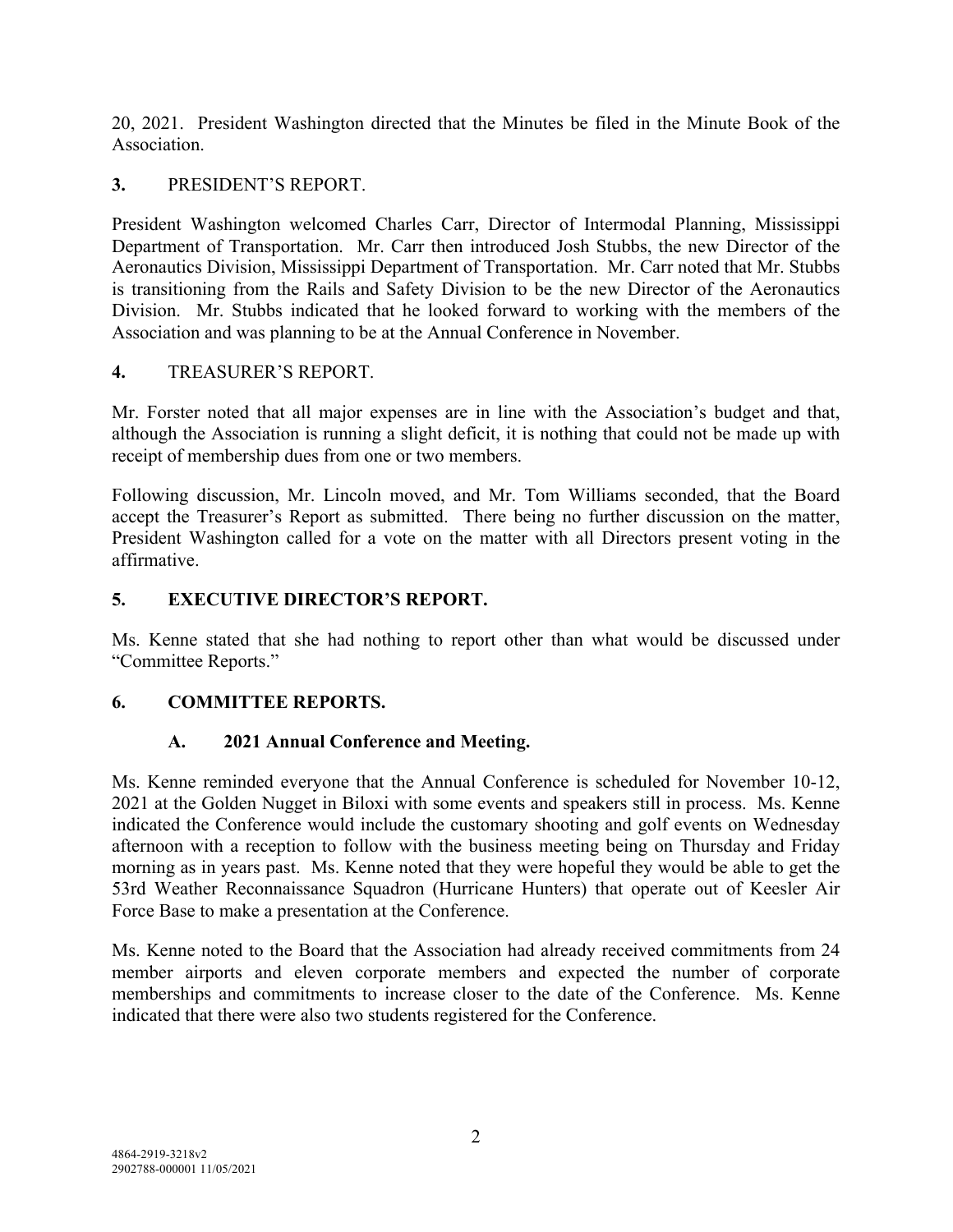## **B. 2022 Annual Conference and Meeting.**

Ms. Kenne reminded the Board that the 2022 Annual Conference and Meeting would be in Starkville at The Mill, September 7-9, 2022. Ms. Kenne further indicated she had been contacted by the Georgia Airports Association about potentially coordinating conferences in the future.

## **7.** OLD BUSINESS.

## **A. Realignment of Member Dues.**

Mr. Mr. Forster indicated that he would make a recommendation on realignment of member dues at the next meeting of the Board.

#### **8.** NEW BUSINESS.

## **A. Plan for Transitioning of Officers and Directors**

Mr. Wagner distributed the current roster of directors and officers for the Association. Mr. Wagner reminded the Board that the Board had determined last spring to keep the *status quo* on directors and officers with the expectation that the pandemic would quickly be over, and the full Association would be able to meet later in the year. Mr. Wagner noted that left a number of directors in hold-over status with a significant number whose terms expire this year. With a significant number of directorships open or to come open, the Board should start considering individuals to nominate to the Board as well as serve as to serve as the next slate of officers of the Association. Mr. Wagner further noted that Board will be electing new officers, other than President, at the 2021 Annual Conference (Vice President/President Elect Snapp will assume the office of President at the Annual Conference).

Mr. Wagner suggested that since the Association had not elected new officers or directors since 2019, that the Board consider: (i) amending the Bylaws to provide for election officers in oddnumbered years rather than even-numbered years as now provided, and (ii) providing for staggered terms for the directors to be elected/appointed at the 2021 Annual Conference, in each case in order to get back to a normal election schedule. The consensus of the Board was for (i) Mr. Wagner to provide a draft of the proposed Bylaws amendment to the Board for consideration at the Annual Conference, and (ii) the election of officers and directors of the Association should be structured so as to get the Association back on a normal schedule as soon as possible.

## **B. Modification to Bylaws – Director Involved in Airport Management on Part-Time Basis**

Mr. Wagner reminded the Board that an issue had arisen with Mr. Lincoln remaining on the Board since he had retired from the City of Starkville, but expected to return to manage the Starkville Airport on a part-time basis once his waiting period had run. Mr. Wagner explained that Article VI of the Bylaws currently require any Director elected to a three-year term to be involved in full-time airport management. The Board had waived this requirement with respect to Mr. Lincoln and asked Mr. Wagner to propose appropriate changes to the Bylaws to make individuals involved in part-time airport management eligible to serve on the Board. Mr.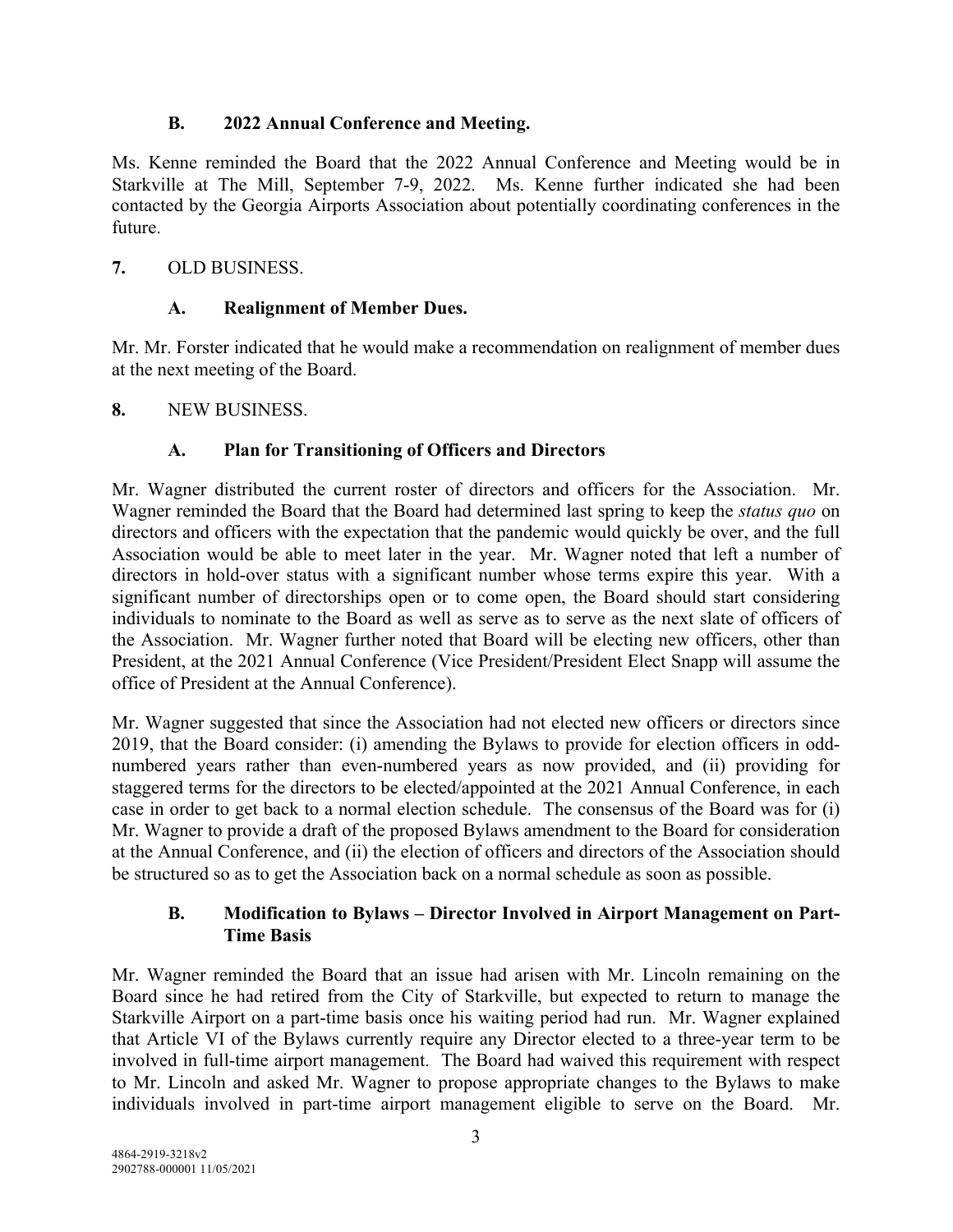Wagner then distributed the proposed changes to the Bylaws attached to these Minutes as Attachment 2 which would allow Directors elected to a three-year term to be engaged in professional airport management on either a full-time or part-time basis

Following discussion, Mr. Tom Williams moved, and Ms. Snapp seconded, that the Bylaws be amended in accordance with the proposal attached to these Minutes as Attachment 2. There being no further discussion, President Washington called for a vote on the matter with all Directors present voting in the affirmative. President Washington directed Mr. Wagner to revise the Bylaws accordingly.

## **9.** OTHER MATTERS.

## **A. Airport Updates.**

President Washington asked each Director to provide an update on activities at his or her airport.

## **10.** ADJOURNMENT.

There being no further business to come before the Meeting, upon motion duly made, seconded, and unanimously adopted, the Meeting adjourned at 9:50 a.m.

Respectfully submitted,

Samuel L. Washington, President Mississippi Airports Association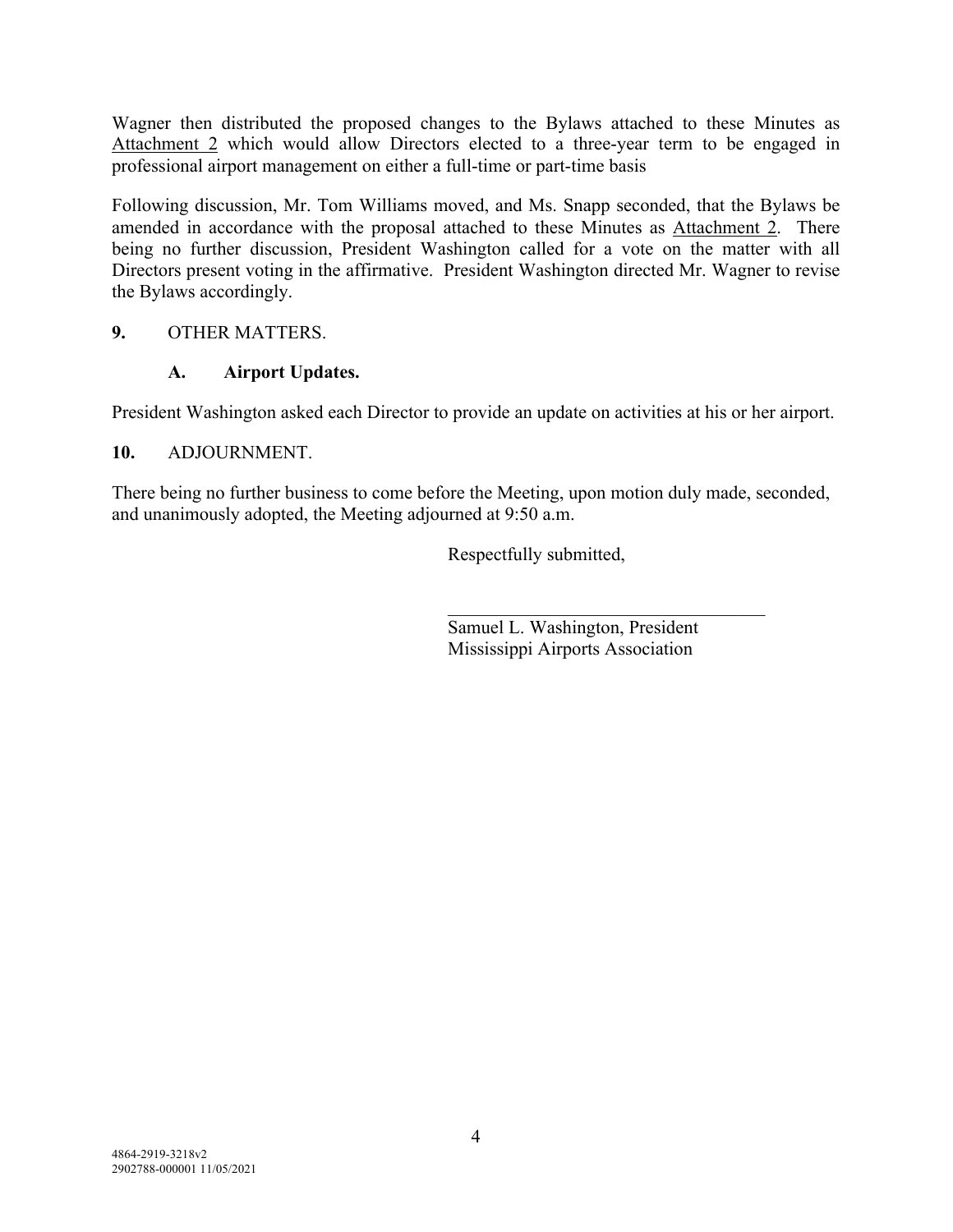# **ATTACHMENT 1**

## **AGENDA**